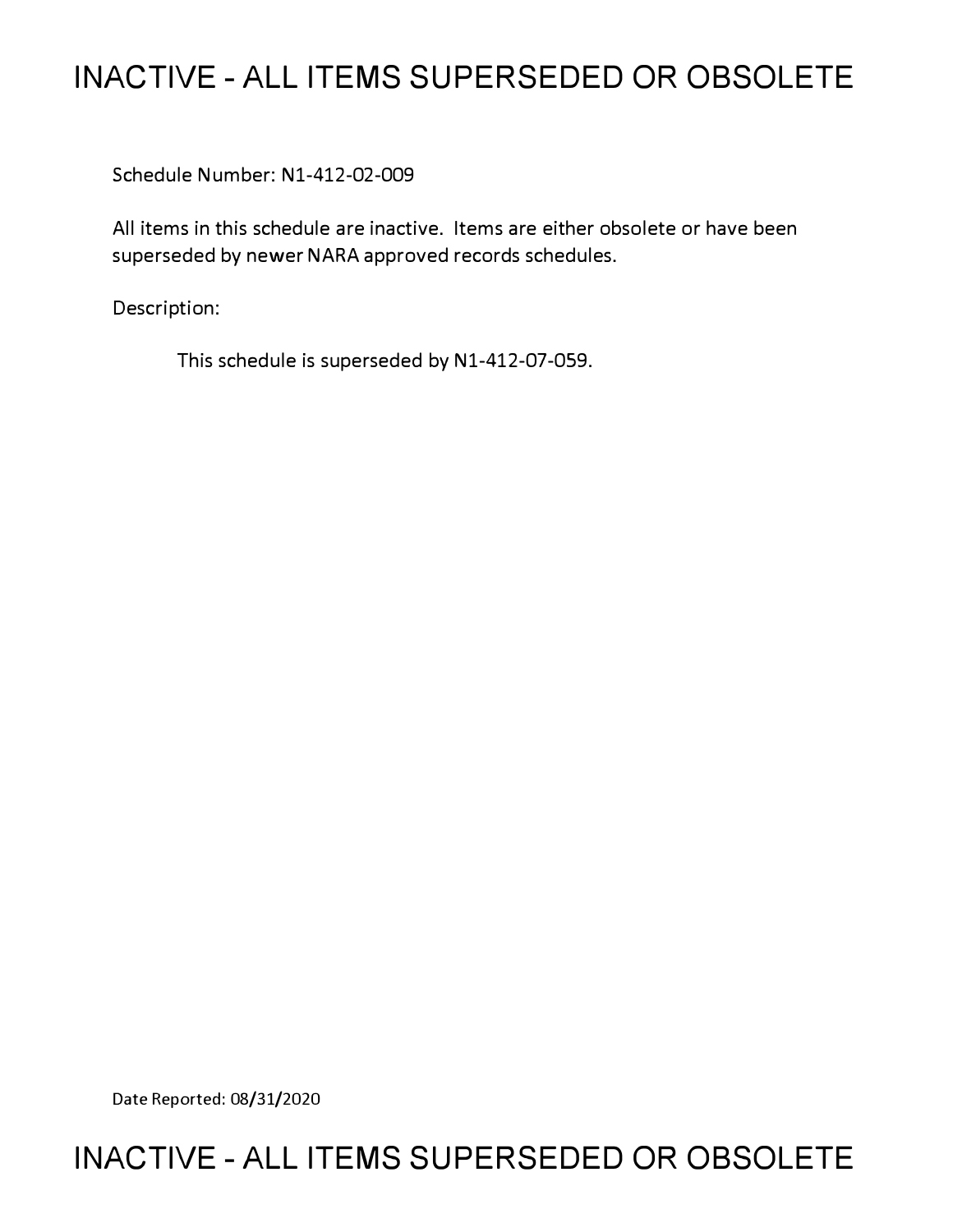|                                      |                 |                                                                                                                                                                                                                                               |                    |                      |                                                       | NWML.                                                                                                                                                                                                                   |
|--------------------------------------|-----------------|-----------------------------------------------------------------------------------------------------------------------------------------------------------------------------------------------------------------------------------------------|--------------------|----------------------|-------------------------------------------------------|-------------------------------------------------------------------------------------------------------------------------------------------------------------------------------------------------------------------------|
|                                      |                 | <b>REQUEST FOR RECORDS DISPOSITION AUTHORITY</b>                                                                                                                                                                                              |                    | <b>JOB NUMBER</b>    | LEAVE BLANK (NARA use only)                           |                                                                                                                                                                                                                         |
|                                      |                 | (See Instructions on reverse)                                                                                                                                                                                                                 |                    | $71 - 4$             | $2 - 02 - 9$                                          |                                                                                                                                                                                                                         |
|                                      |                 | TO NATIONAL ARCHIVES and RECORDS ADMINISTRATION (NIR)                                                                                                                                                                                         |                    | <b>DATE RECEIVED</b> |                                                       |                                                                                                                                                                                                                         |
|                                      |                 | WASHINGTON, DC 20408<br>1. FROM (Agency or establishment)                                                                                                                                                                                     |                    |                      | $2 - 22 - 2002$<br>NOTIFICATION TO AGENCY             |                                                                                                                                                                                                                         |
|                                      |                 | <b>Environmental Protection Agency</b>                                                                                                                                                                                                        |                    |                      |                                                       |                                                                                                                                                                                                                         |
|                                      |                 | 2 MAJOR SUBDIVISION                                                                                                                                                                                                                           |                    |                      |                                                       |                                                                                                                                                                                                                         |
|                                      |                 | Office of Air and Radiation                                                                                                                                                                                                                   |                    |                      |                                                       | In accordance with the provisions of 44<br>U.S.C. 3303a the disposition request,<br>including amendments, is approved except<br>for items that may be marked "disposition<br>not approved" or "withdrawn" in column 10. |
|                                      |                 | 3. MINOR SUBDIVISION<br>Vehicle Programs and Compliance Division                                                                                                                                                                              |                    |                      |                                                       |                                                                                                                                                                                                                         |
|                                      |                 | 4. NAME OF PERSON WITH WHOM TO CONFER                                                                                                                                                                                                         | <b>5 TELEPHONE</b> | <b>DATE</b>          | ARCH                                                  | VIST OF THE UNITED STATES                                                                                                                                                                                               |
|                                      | Chris O'Donnell |                                                                                                                                                                                                                                               | 202-260-1324       | $9 - 240$            |                                                       |                                                                                                                                                                                                                         |
|                                      |                 |                                                                                                                                                                                                                                               |                    |                      |                                                       |                                                                                                                                                                                                                         |
| Agencies,                            | X               | of this agency or will not be needed after the retention periods specified; and that written concurrence from<br>the General Accounting Office, under the provisions of Title 8 of the GAO Manual for Guidance of Federal<br>is not required; | is attached; or    |                      | has been requested.                                   |                                                                                                                                                                                                                         |
| DATE                                 |                 | SIGNATURE OF AGENCY REPRESENTATIVE                                                                                                                                                                                                            | <b>TITLE</b>       |                      |                                                       |                                                                                                                                                                                                                         |
| 2/8/2002                             |                 | Chris O' Donnell                                                                                                                                                                                                                              | bria D'Sonnell     |                      | Agency Records Officer                                |                                                                                                                                                                                                                         |
| $\overline{7}$<br><b>ITEM</b><br>NO. |                 | 8. DESCRIPTION OF ITEM AND PROPOSED DISPOSITION                                                                                                                                                                                               |                    |                      | 9. GRS OR<br><b>SUPERSEDED</b><br><b>JOB CITATION</b> | 10. ACTION<br><b>TAKEN (NARA</b><br>USE ONLY)                                                                                                                                                                           |
|                                      |                 | See attached U. S. EPA 482 - Certification Records                                                                                                                                                                                            |                    |                      |                                                       |                                                                                                                                                                                                                         |
|                                      |                 | Legencer, n                                                                                                                                                                                                                                   |                    |                      |                                                       |                                                                                                                                                                                                                         |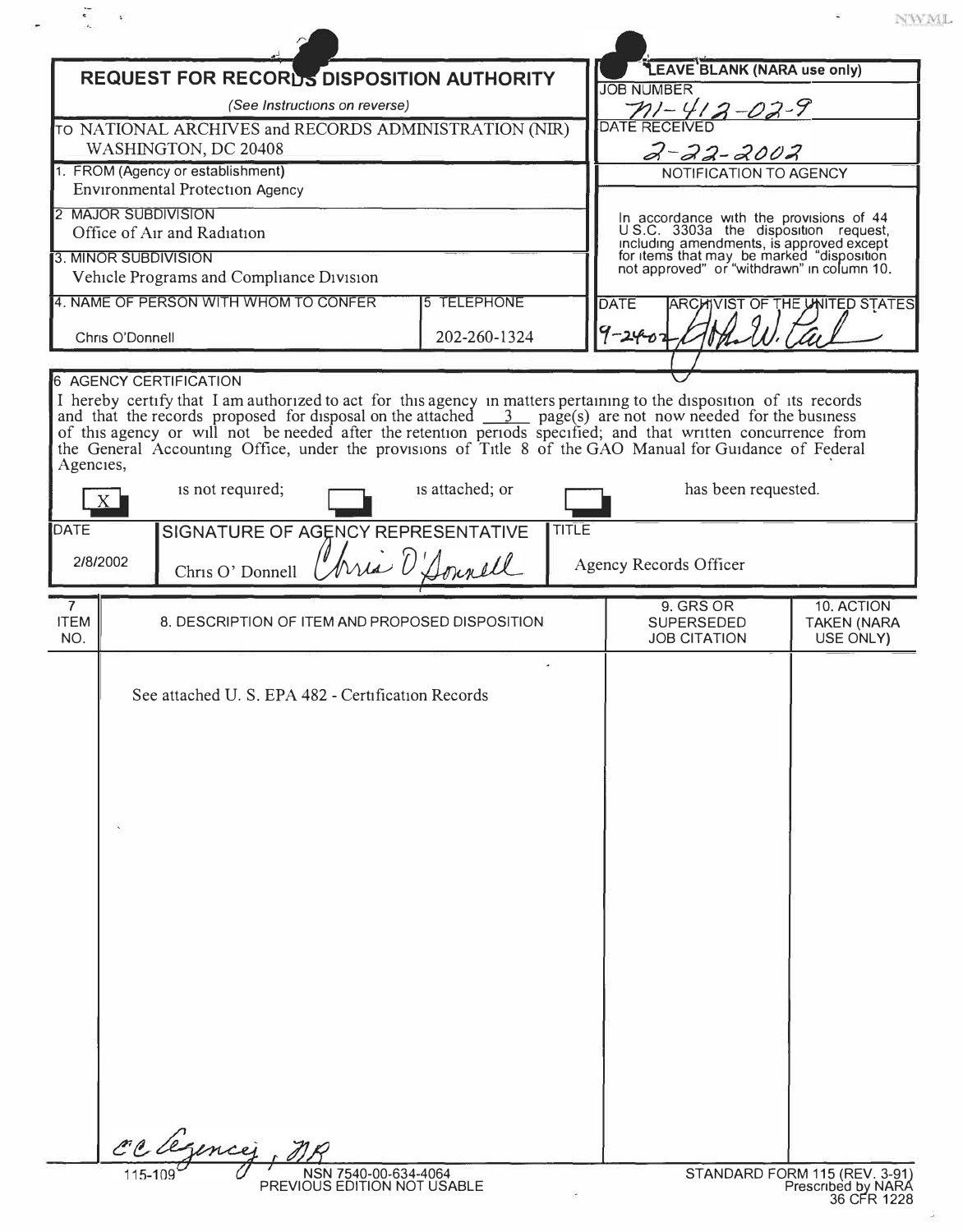$\pmb{t}$ 

 $\frac{\partial f}{\partial x}$ 

**DRAFT OF 6/5/02** 

## **U.S. EPA RECORDS SCHEDULE**

**SERIES TITLE: Certification Records** 

**PROGRAM:** Air

**EPA SERIES NO:** 482

**AGENCY FILE CODE:** AIRP 482

**NARA DISPOSAL AUTHORITY:** N1-412-02-9 (Use this number to retire records to the FRC)

**APPLICABILITY:** National Vehicle and Fuel Emissions Laboratory (NVFEL)

## *IDENTIFY/NG INFORMATION:*

**DESCRIPTION:** Contains documents related to manufacturers applications and EPA actions for emission certification under the Clean Air Act for motor vehicles, locomotives, and non-road mobile sources Includes technical product descriptions, test results, copies of the certificate of conformity, notices of violations, and other related documents

a Record copy

b. Electronic versions created with word processing and electronic mail applications

**ARRANGEMENT:** Arrangement varies.

**TYPE OF RECORDS:** SPECIFIC RESTRICTIONS:<br>
Confidential Business Inform: Case files Confidential Business Information Enforcement Sensitive Information

Paper, electronic

**MEDIUM: WEDIUM: VITAL RECORD: Paper.** electronic **VITAL RECORD:** 

**FUNCTIONS SUPPORTED:**  Program operations

**SPECIFIC LEGAL REQUIREMENTS:**  Clean Air Act, 42 U.S C. 7521, § 202, 206, 30-1(a)(1) 40 CFR 86